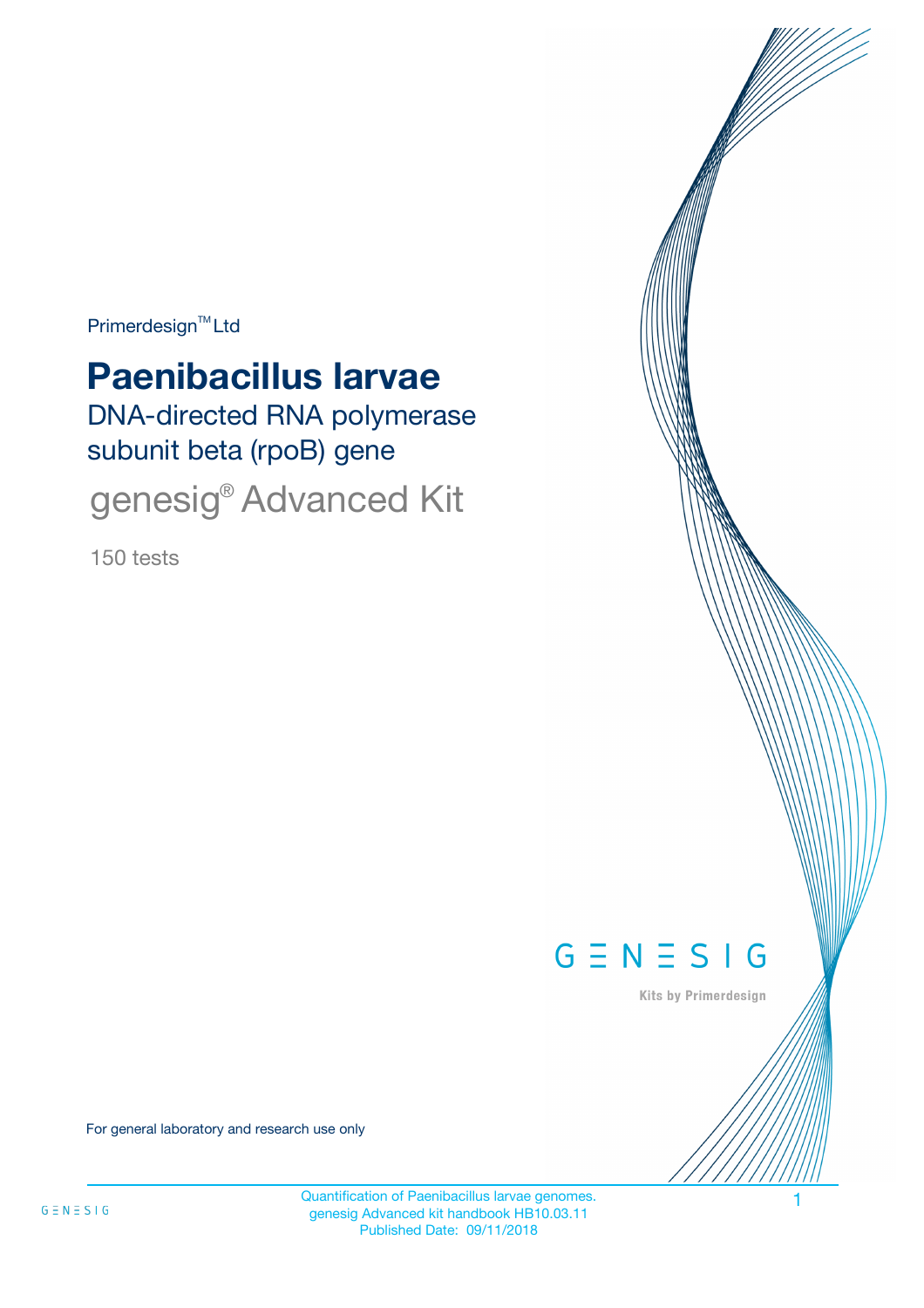## Introduction to Paenibacillus larvae

Paenibacillus is a genus of facultative anaerobic, endospore-forming bacteria. Paenibacillus larvae subsp. larvae (formerly Bacillus larvae) has an estimated genome size of 5.0 Mbp. This spore-forming bacterium is the causative agent of American foulbrood (AFB) disease, a highly contagious disease affecting the larval and pupal stages of honeybees (Apis mellifera L.).

The disease spreads when spores are carried on drifting bees, hive parts, beekeepers' clothes, and contaminated pollen or honey. The most susceptible to this disease are young larvae, with the ingestion of as few as 10 infectious spores being sufficient to cause death in the late stages of larval development. Adult bees are less susceptible to P.larvae due to resistance traits and hygienic behaviour of adult worker bees.

Infected individuals turn brown and then black, and the resultant mass becomes a hard scale of material deposited on the side of the cell. AFB is one of the few bee diseases capable of killing a colony, and it presents unique problems for prevention and control because the spores can remain viable for long periods and survive under adverse environmental conditions. AFB causes hive destruction and consequently important economic losses to beekeepers and to apiculture worldwide.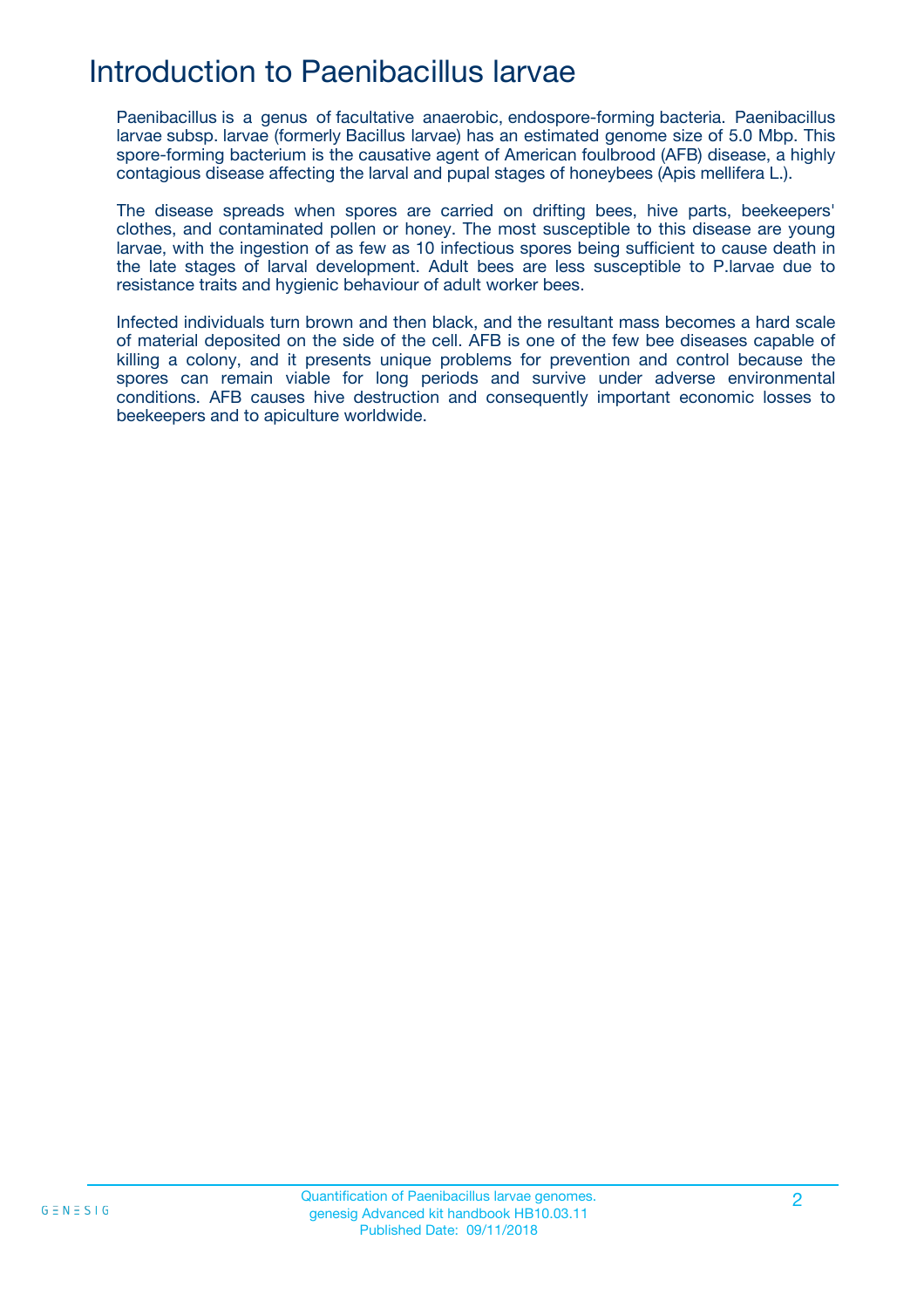# **Specificity**

The Primerdesign genesig Kit for Paenibacillus larvae (P.larvae) genomes is designed for the in vitro quantification of P.larvae genomes. The kit is designed to have a broad detection profile. Specifically, the primers represent 100% homology with over 95% of the NCBI database reference sequences available at the time of design.

The dynamics of genetic variation means that new sequence information may become available after the initial design. Primerdesign periodically reviews the detection profiles of our kits and when required releases new versions.

If you require further information, or have a specific question about the detection profile of this kit then please send an e.mail to enquiry@primerdesign.co.uk and our bioinformatics team will answer your question.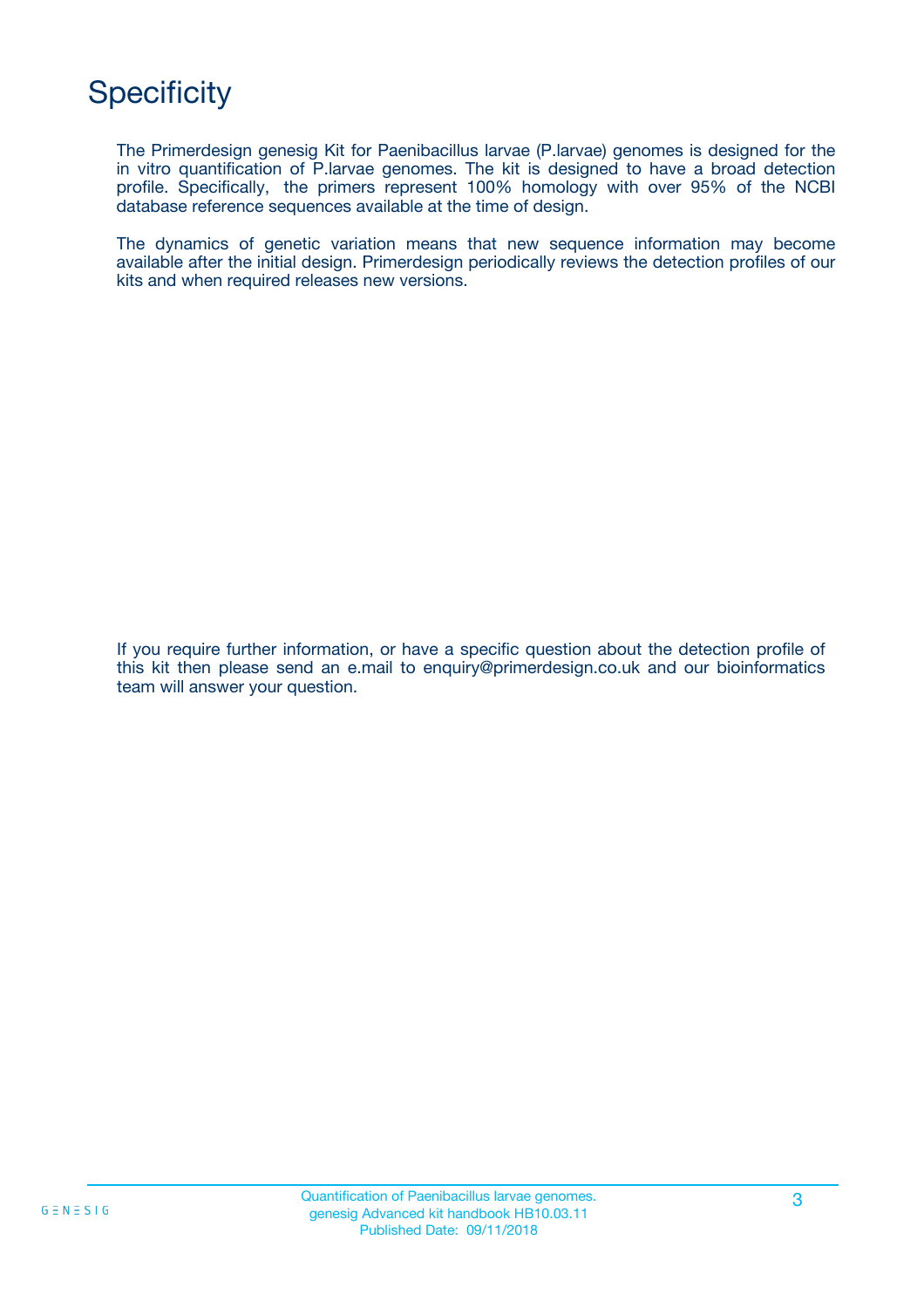# Kit contents

- **P.larvae specific primer/probe mix (150 reactions BROWN)** FAM labelled
- **P.larvae positive control template (for Standard curve RED)**
- **Internal extraction control primer/probe mix (150 reactions BROWN)** VIC labelled as standard
- **Internal extraction control DNA (150 reactions BLUE)**
- **Endogenous control primer/probe mix (150 reactions BROWN)** FAM labelled
- **RNase/DNase free water (WHITE)** for resuspension of primer/probe mixes
- **Template preparation buffer (YELLOW)** for resuspension of internal control template, positive control template and standard curve preparation

### Reagents and equipment to be supplied by the user

#### **Real-time PCR Instrument**

#### **Extraction kit**

This kit is recommended for use with genesig Easy DNA/RNA extraction kit. However, it is designed to work well with all processes that yield high quality RNA and DNA with minimal PCR inhibitors.

#### **oasig**TM **lyophilised or Precision**®**PLUS 2X qPCR Master Mix**

This kit is intended for use with oasig or PrecisionPLUS2X qPCR Master Mix.

**Pipettors and Tips**

**Vortex and centrifuge**

#### **Thin walled 1.5 ml PCR reaction tubes**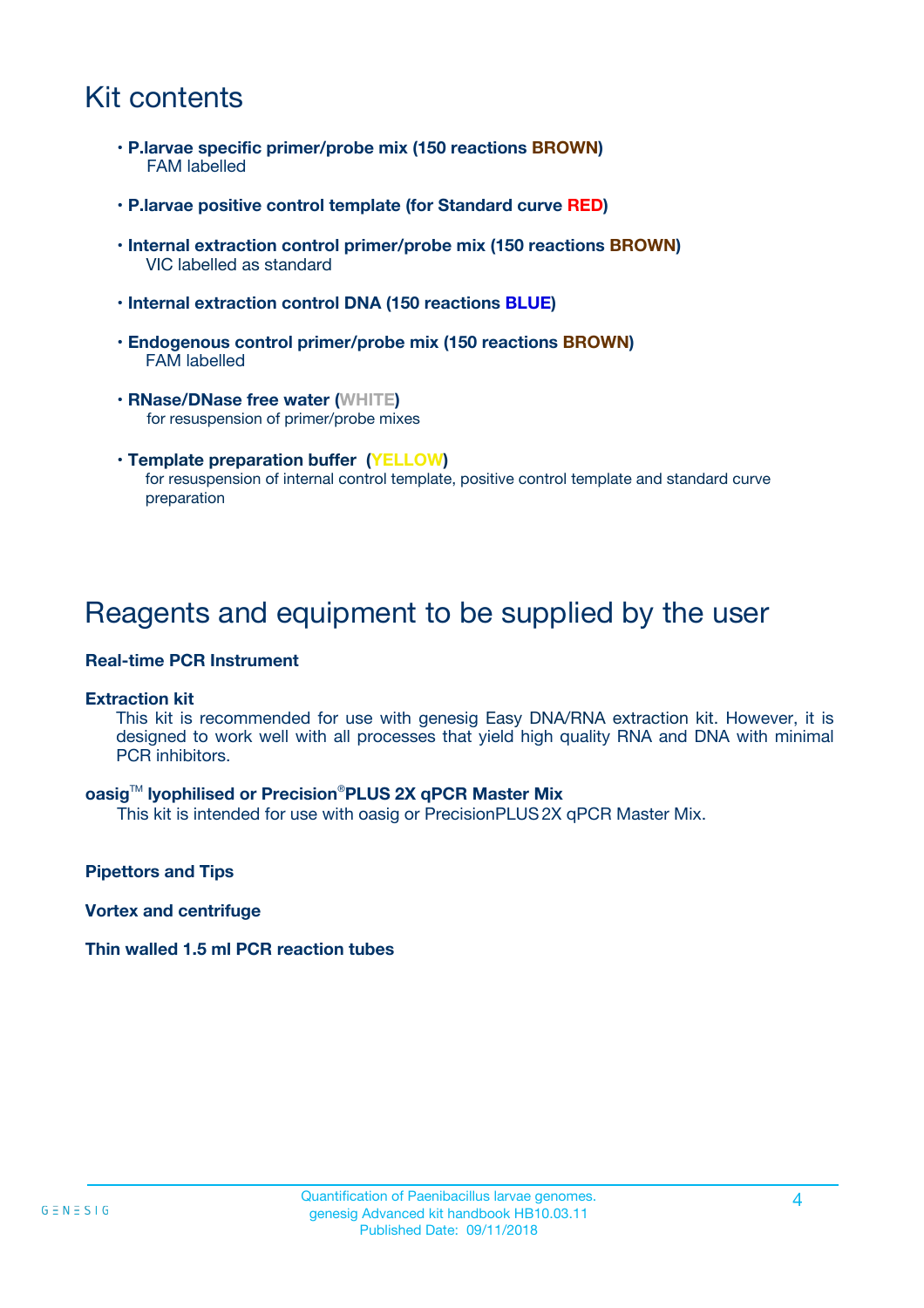### Kit storage and stability

This kit is stable at room temperature but should be stored at -20ºC on arrival. Once the lyophilised components have been resuspended they should not be exposed to temperatures above -20°C for longer than 30 minutes at a time and unnecessary repeated freeze/thawing should be avoided. The kit is stable for six months from the date of resuspension under these circumstances.

If a standard curve dilution series is prepared this can be stored frozen for an extended period. If you see any degradation in this serial dilution a fresh standard curve can be prepared from the positive control.

Primerdesign does not recommend using the kit after the expiry date stated on the pack.

### Suitable sample material

All kinds of sample material suited for PCR amplification can be used. Please ensure the samples are suitable in terms of purity, concentration, and DNA integrity (An internal PCR control is supplied to test for non specific PCR inhibitors). Always run at least one negative control with the samples. To prepare a negative-control, replace the template DNA sample with RNase/DNase free water.

### Dynamic range of test

Under optimal PCR conditions genesig P.larvae detection kits have very high priming efficiencies of >95% and can detect less than 100 copies of target template.

### Notices and disclaimers

This product is developed, designed and sold for research purposes only. It is not intended for human diagnostic or drug purposes or to be administered to humans unless clearly expressed for that purpose by the Food and Drug Administration in the USA or the appropriate regulatory authorities in the country of use. During the warranty period Primerdesign genesig detection kits allow precise and reproducible data recovery combined with excellent sensitivity. For data obtained by violation to the general GLP guidelines and the manufacturer's recommendations the right to claim under guarantee is expired. PCR is a proprietary technology covered by several US and foreign patents. These patents are owned by Roche Molecular Systems Inc. and have been sub-licensed by PE Corporation in certain fields. Depending on your specific application you may need a license from Roche or PE to practice PCR. Additional information on purchasing licenses to practice the PCR process may be obtained by contacting the Director of Licensing at Roche Molecular Systems, 1145 Atlantic Avenue, Alameda, CA 94501 or Applied Biosystems business group of the Applera Corporation, 850 Lincoln Centre Drive, Foster City, CA 94404. In addition, the 5' nuclease assay and other homogeneous amplification methods used in connection with the PCR process may be covered by U.S. Patents 5,210,015 and 5,487,972, owned by Roche Molecular Systems, Inc, and by U.S. Patent 5,538,848, owned by The Perkin-Elmer Corporation.

# Trademarks

Primerdesign™ is a trademark of Primerdesign Ltd.

genesig $^\circledR$  is a registered trademark of Primerdesign Ltd.

The PCR process is covered by US Patents 4,683,195, and 4,683,202 and foreign equivalents owned by Hoffmann-La Roche AG. BI, ABI PRISM® GeneAmp® and MicroAmp® are registered trademarks of the Applera Genomics (Applied Biosystems Corporation). BIOMEK® is a registered trademark of Beckman Instruments, Inc.; iCycler™ is a registered trademark of Bio-Rad Laboratories, Rotor-Gene is a trademark of Corbett Research. LightCycler™ is a registered trademark of the Idaho Technology Inc. GeneAmp®, TaqMan® and AmpliTaqGold® are registered trademarks of Roche Molecular Systems, Inc., The purchase of the Primerdesign™ reagents cannot be construed as an authorization or implicit license to practice PCR under any patents held by Hoffmann-LaRoche Inc.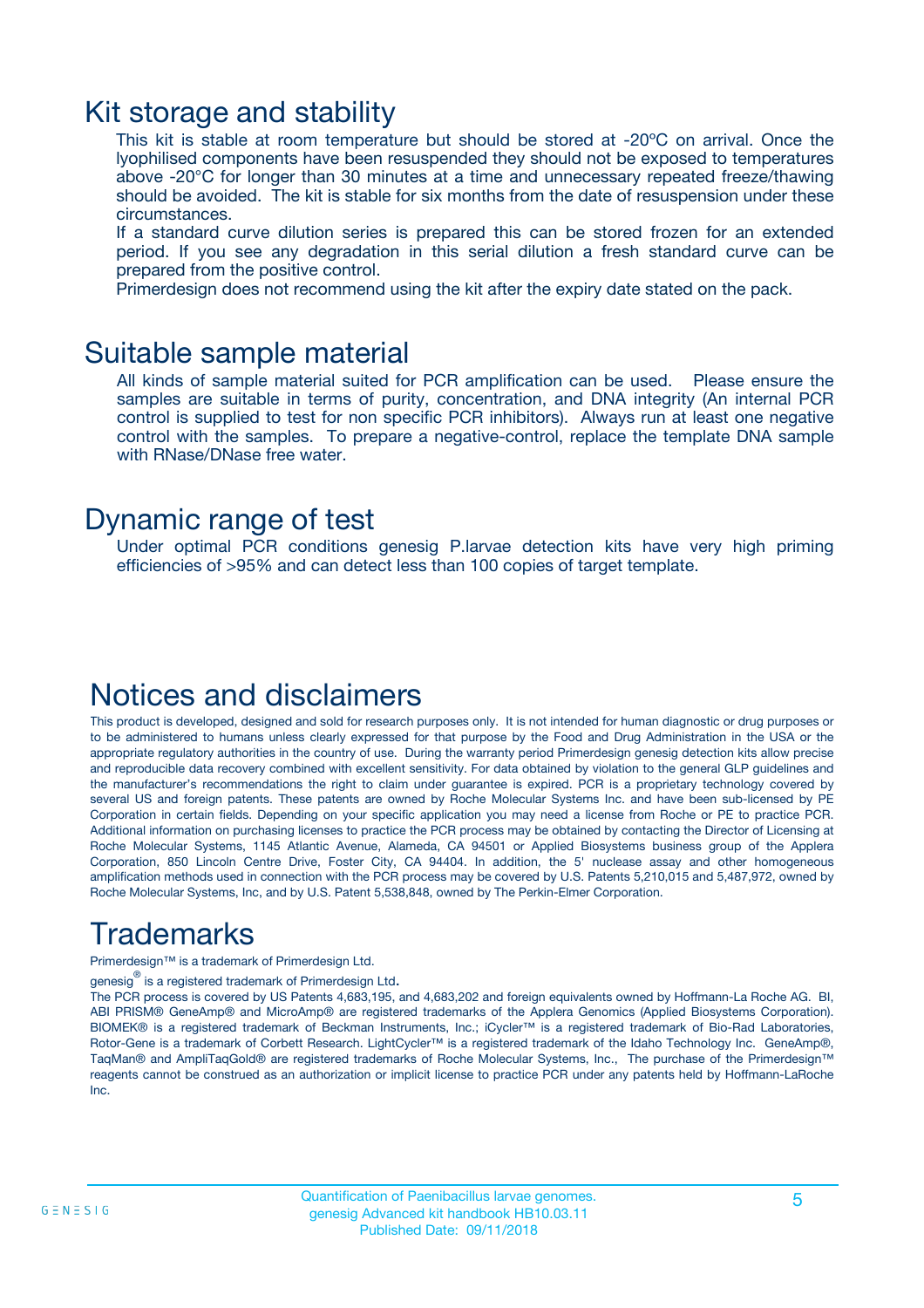## Principles of the test

#### **Real-time PCR**

A P.larvae specific primer and probe mix is provided and this can be detected through the FAM channel.

The primer and probe mix provided exploits the so-called TaqMan® principle. During PCR amplification, forward and reverse primers hybridize to the P.larvae DNA. A fluorogenic probe is included in the same reaction mixture which consists of a DNA probe labeled with a 5`-dye and a 3`-quencher. During PCR amplification, the probe is cleaved and the reporter dye and quencher are separated. The resulting increase in fluorescence can be detected on a range of qPCR platforms.

#### **Positive control**

For copy number determination and as a positive control for the PCR set up, the kit contains a positive control template. This can be used to generate a standard curve of P.larvae copy number / Cq value. Alternatively the positive control can be used at a single dilution where full quantitative analysis of the samples is not required. Each time the kit is used, at least one positive control reaction must be included in the run. A positive result indicates that the primers and probes for detecting the target P.larvae gene worked properly in that particular experimental scenario. If a negative result is obtained the test results are invalid and must be repeated. Care should be taken to ensure that the positive control does not contaminate any other kit component which would lead to false-positive results. This can be achieved by handling this component in a Post PCR environment. Care should also be taken to avoid cross-contamination of other samples when adding the positive control to the run. This can be avoided by sealing all other samples and negative controls before pipetting the positive control into the positive control well.

#### **Negative control**

To validate any positive findings a negative control reaction should be included every time the kit is used. For this reaction the RNase/DNase free water should be used instead of template. A negative result indicates that the reagents have not become contaminated while setting up the run.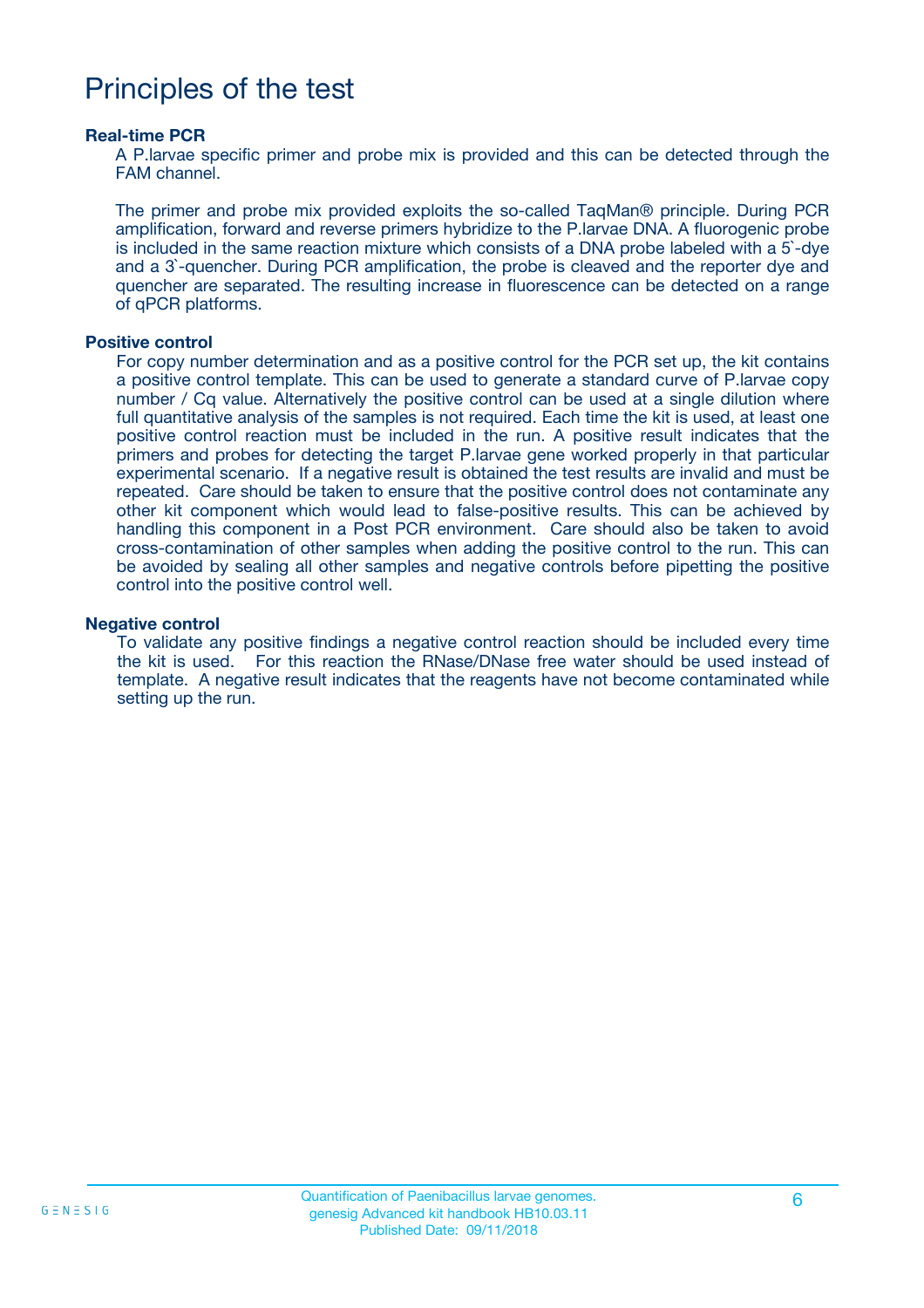#### **Internal DNA extraction control**

When performing DNA extraction, it is often advantageous to have an exogenous source of DNA template that is spiked into the lysis buffer. This control DNA is then co-purified with the sample DNA and can be detected as a positive control for the extraction process. Successful co-purification and qPCR for the control DNA also indicates that PCR inhibitors are not present at a high concentration.

A separate primer and probe mix are supplied with this kit to detect the exogenous DNA using qPCR. The primers are present at PCR limiting concentrations which allows multiplexing with the target sequence primers. Amplification of the control DNA does not interfere with detection of the P.larvae target DNA even when present at low copy number. The Internal control is detected through the VIC channel and gives a Cq value of 28+/-3.

#### **Endogenous control**

To confirm extraction of a valid biological template, a primer and probe mix is included to detect an endogenous gene. Detection of the endogenous control is through the FAM channel and it is NOT therefore possible to perform a multiplex with the P.larvae primers. A poor endogenous control signal may indicate that the sample did not contain sufficient biological material.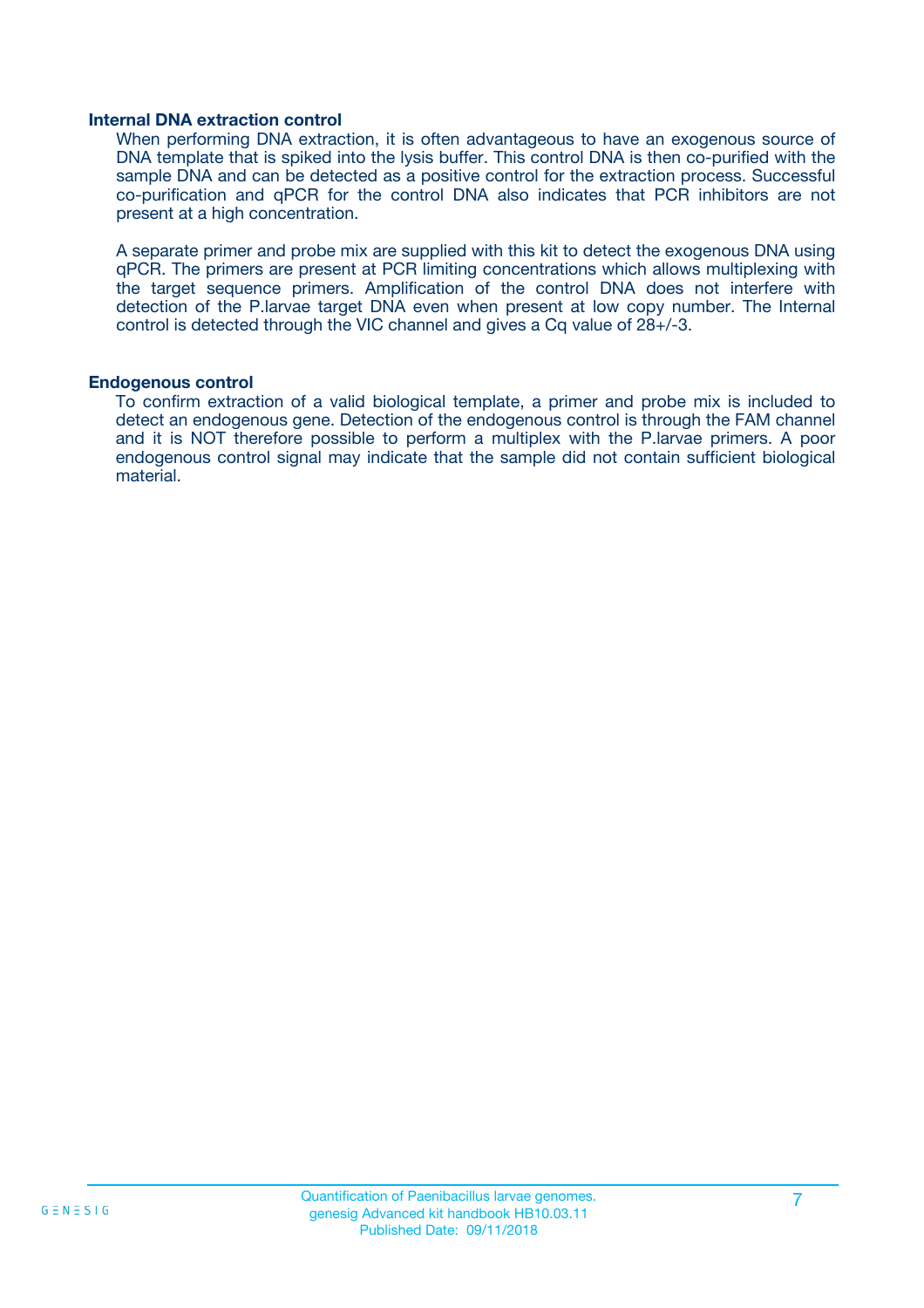### Resuspension protocol

To minimize the risk of contamination with foreign DNA, we recommend that all pipetting be performed in a PCR clean environment. Ideally this would be a designated PCR lab or PCR cabinet. Filter tips are recommended for all pipetting steps.

- **1. Pulse-spin each tube in a centrifuge before opening.** This will ensure lyophilised primer and probe mix is in the base of the tube and is not spilt upon opening the tube.
- **2. Resuspend the primer/probe mixes in the RNase/DNase free water supplied, according to the table below:**

To ensure complete resuspension, vortex each tube thoroughly.

| Component - resuspend in water                       |          |  |
|------------------------------------------------------|----------|--|
| <b>Pre-PCR pack</b>                                  |          |  |
| P.larvae primer/probe mix (BROWN)                    | $165$ µ  |  |
| Internal extraction control primer/probe mix (BROWN) | $165$ µl |  |
| Endogenous control primer/probe mix (BROWN)          | 165 µl   |  |

**3. Resuspend the internal control template and positive control template in the template preparation buffer supplied, according to the table below:** To ensure complete resuspension, vortex each tube thoroughly.

| Component - resuspend in template preparation buffer |  |  |  |
|------------------------------------------------------|--|--|--|
| <b>Pre-PCR heat-sealed foil</b>                      |  |  |  |
| Internal extraction control DNA (BLUE)               |  |  |  |
| <b>Post-PCR heat-sealed foil</b>                     |  |  |  |
| P. larvae Positive Control Template (RED) *          |  |  |  |

\* This component contains high copy number template and is a VERY significant contamination risk. It must be opened and handled in a separate laboratory environment, away from the other components.

### DNA extraction

The internal extraction control DNA can be added either to the DNA lysis/extraction buffer or to the DNA sample once it has been resuspended in lysis buffer.

**DO NOT add the internal extraction control DNA directly to the unprocessed biological sample as this will lead to degradation and a loss in signal.**

- **1. Add 4µl of the Internal extraction control DNA (BLUE) to each sample in DNA lysis/extraction buffer per sample.**
- **2. Complete DNA extraction according to the manufacturers protocols.**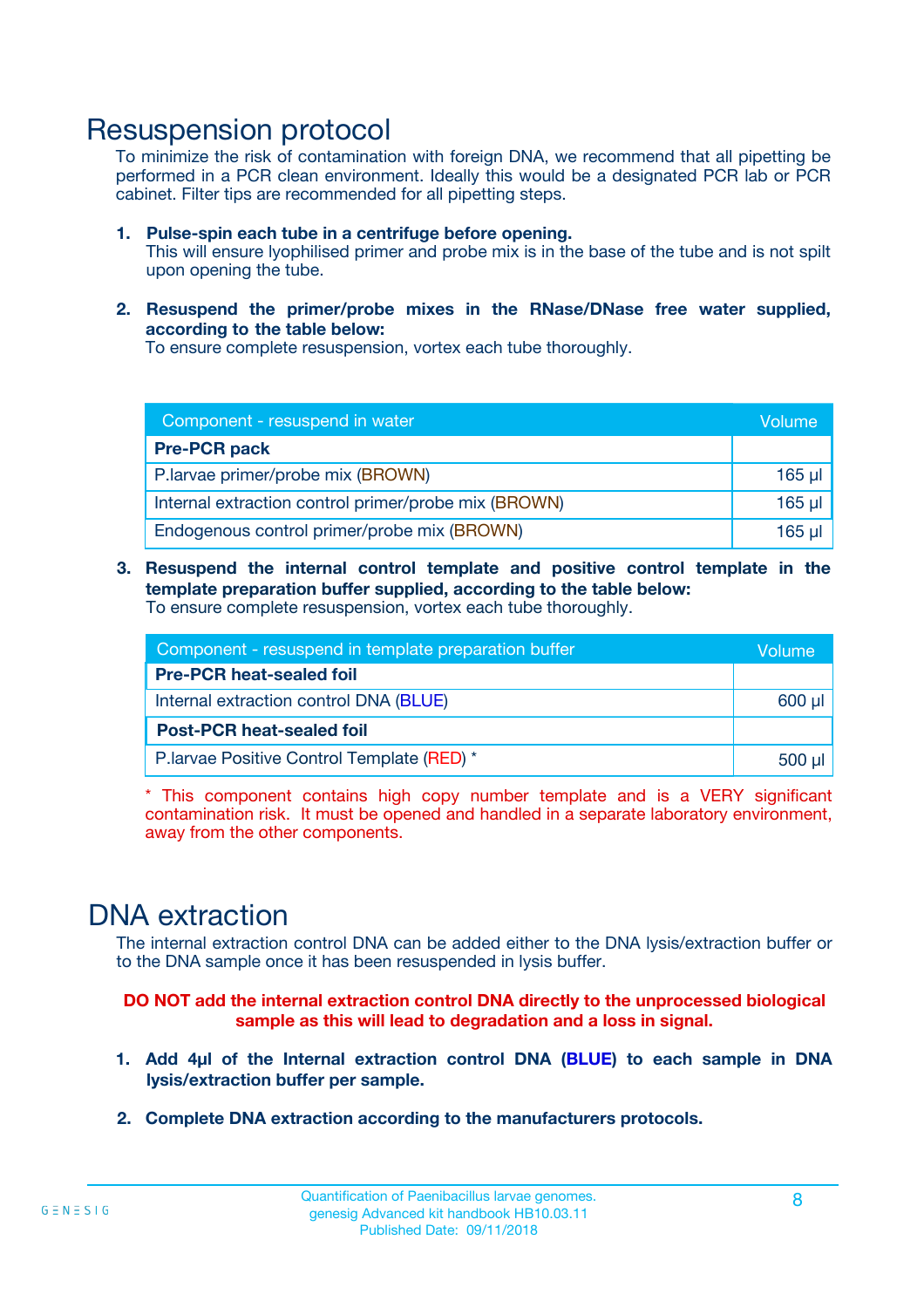# qPCR detection protocol

**1. For each DNA sample prepare a reaction mix according to the table below:** Include sufficient reactions for positive and negative controls.

| Component                                            | Volume   |
|------------------------------------------------------|----------|
| oasig or PrecisionPLUS 2X qPCR Master Mix            | $10 \mu$ |
| P.larvae primer/probe mix (BROWN)                    | 1 µI l   |
| Internal extraction control primer/probe mix (BROWN) | 1 µl     |
| <b>RNase/DNase free water (WHITE)</b>                | $3 \mu$  |
| <b>Final Volume</b>                                  | 15 µl    |

**2. For each DNA sample prepare an endogenous control reaction according to the table below (Optional):**

**This control reaction will provide useful information regarding the quality of the biological sample.**

| Component                                   | Volume   |
|---------------------------------------------|----------|
| oasig or PrecisionPLUS 2X qPCR Master Mix   | $10 \mu$ |
| Endogenous control primer/probe mix (BROWN) | 1 µI     |
| <b>RNase/DNase free water (WHITE)</b>       | $4 \mu$  |
| <b>Final Volume</b>                         | 15 µl    |

- **3. Pipette 15µl of each mix into individual wells according to your qPCR experimental plate set up.**
- **4. Prepare sample DNA templates for each of your samples.**
- **5. Pipette 5µl of DNA template into each well, according to your experimental plate set up.**

For negative control wells use 5µl of RNase/DNase free water. The final volume in each well is 20ul.

**6. If a standard curve is included for quantitative analysis, prepare a reaction mix according to the table below:**

| Component                                 | Volume  |
|-------------------------------------------|---------|
| oasig or PrecisionPLUS 2X qPCR Master Mix | 10 µl   |
| P.larvae primer/probe mix (BROWN)         |         |
| <b>RNase/DNase free water (WHITE)</b>     | $4 \mu$ |
| <b>Final Volume</b>                       | $15$ µ  |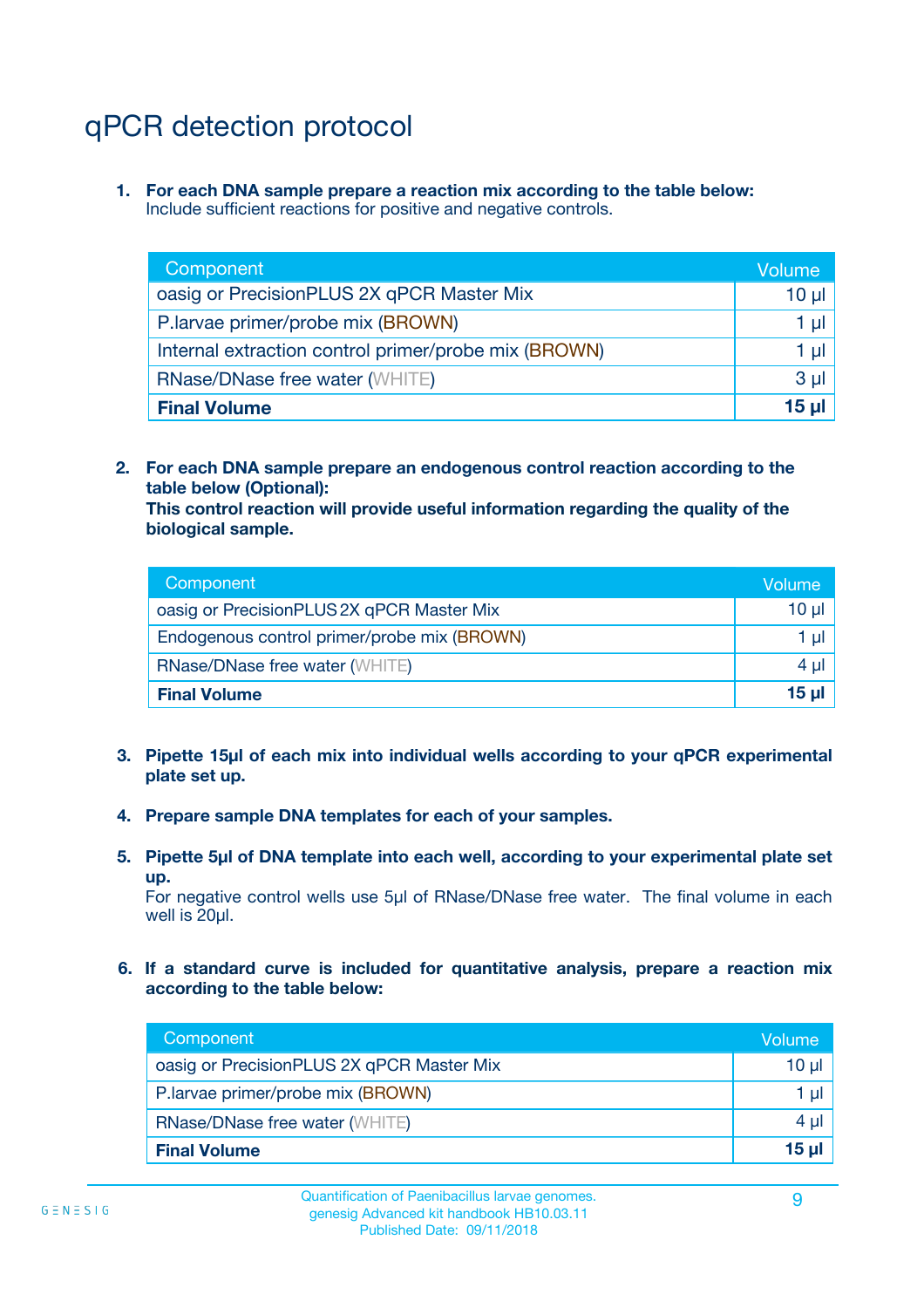#### **7. Preparation of standard curve dilution series.**

- 1) Pipette 90µl of template preparation buffer into 5 tubes and label 2-6
- 2) Pipette 10µl of Positive Control Template (RED) into tube 2
- 3) Vortex thoroughly
- 4) Change pipette tip and pipette 10µl from tube 2 into tube 3
- 5) Vortex thoroughly

Repeat steps 4 and 5 to complete the dilution series

| <b>Standard Curve</b>         | <b>Copy Number</b>     |
|-------------------------------|------------------------|
| Tube 1 Positive control (RED) | $2 \times 10^5$ per µl |
| Tube 2                        | $2 \times 10^4$ per µl |
| Tube 3                        | $2 \times 10^3$ per µl |
| Tube 4                        | $2 \times 10^2$ per µl |
| Tube 5                        | 20 per µl              |
| Tube 6                        | 2 per µl               |

**8. Pipette 5µl of standard template into each well for the standard curve according to your experimental plate set up.**

#### The final volume in each well is 20µl.

# qPCR amplification protocol

Amplification conditions using oasig or PrecisionPLUS 2X qPCR Master Mix.

|             | <b>Step</b>       | <b>Time</b>     | Temp    |
|-------------|-------------------|-----------------|---------|
|             | Enzyme activation | 2 min           | 95 °C   |
| Cycling x50 | Denaturation      | 10 <sub>s</sub> | 95 $°C$ |
|             | DATA COLLECTION * | 60 s            | 60 °C   |

\* Fluorogenic data should be collected during this step through the FAM and VIC channels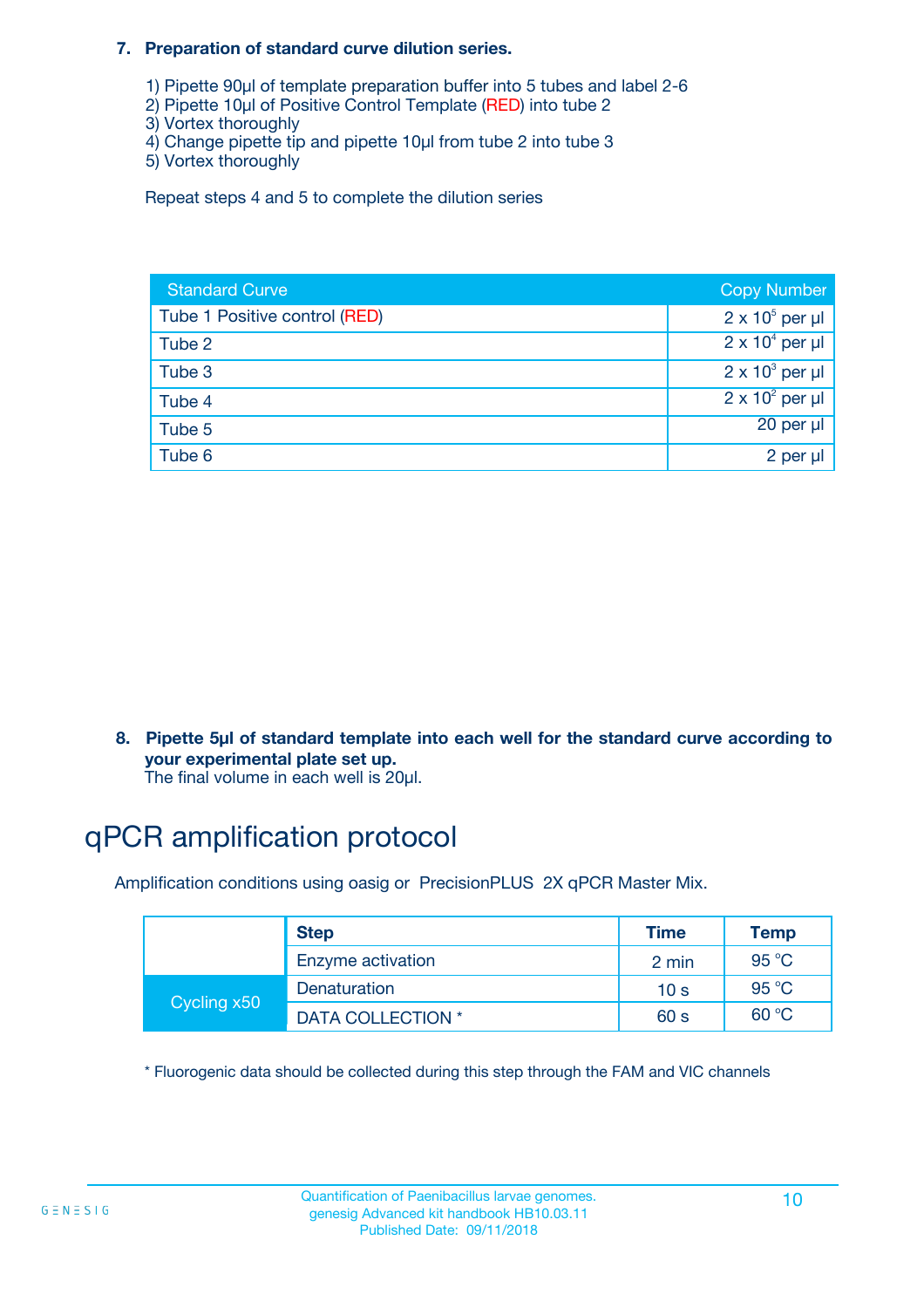# Interpretation of results

| <b>Target</b><br>(FAM) | <b>Internal</b><br>control<br>(NIC) | <b>Positive</b><br>control | <b>Negative</b><br>control | Interpretation                                                                                                  |
|------------------------|-------------------------------------|----------------------------|----------------------------|-----------------------------------------------------------------------------------------------------------------|
| $\leq 30$              | $+ 1 -$                             | ÷                          |                            | <b>POSITIVE QUANTITATIVE RESULT</b><br>calculate copy number                                                    |
| > 30                   | ٠                                   | ÷                          |                            | <b>POSITIVE QUANTITATIVE RESULT</b><br>calculate copy number                                                    |
| > 30                   |                                     | ÷                          |                            | <b>POSITIVE QUALITATIVE RESULT</b><br>do not report copy number as this<br>may be due to poor sample extraction |
|                        | ÷                                   | ÷                          |                            | <b>NEGATIVE RESULT</b>                                                                                          |
| $+ 1 -$                | $+ 1 -$                             | ÷                          | $\leq$ 35                  | <b>EXPERIMENT FAILED</b><br>due to test contamination                                                           |
| $+$ / -                | $+ 1 -$                             | ÷                          | > 35                       | $\star$                                                                                                         |
|                        |                                     | ÷                          |                            | <b>SAMPLE PREPARATION FAILED</b>                                                                                |
|                        |                                     |                            | $+$ /                      | <b>EXPERIMENT FAILED</b>                                                                                        |

Positive control template (**RED**) is expected to amplify between Cq 16 and 23. Failure to satisfy this quality control criterion is a strong indication that the experiment has been compromised.

\*Where the test sample is positive and the negative control is positive with a  $Ca > 35$ , the sample must be reinterpreted based on the relative signal strength of the two results:



If the sample amplifies  $> 5$  Cq earlier than the negative control then the sample should be reinterpreted (via the table above) with the negative control verified as negative.



If the sample amplifies  $< 5$  Cq earlier than the negative control then the positive sample result is invalidated and<br>the result should be determined  $the$  result should be inconclusive due to test contamination. The test for this sample should be repeated.